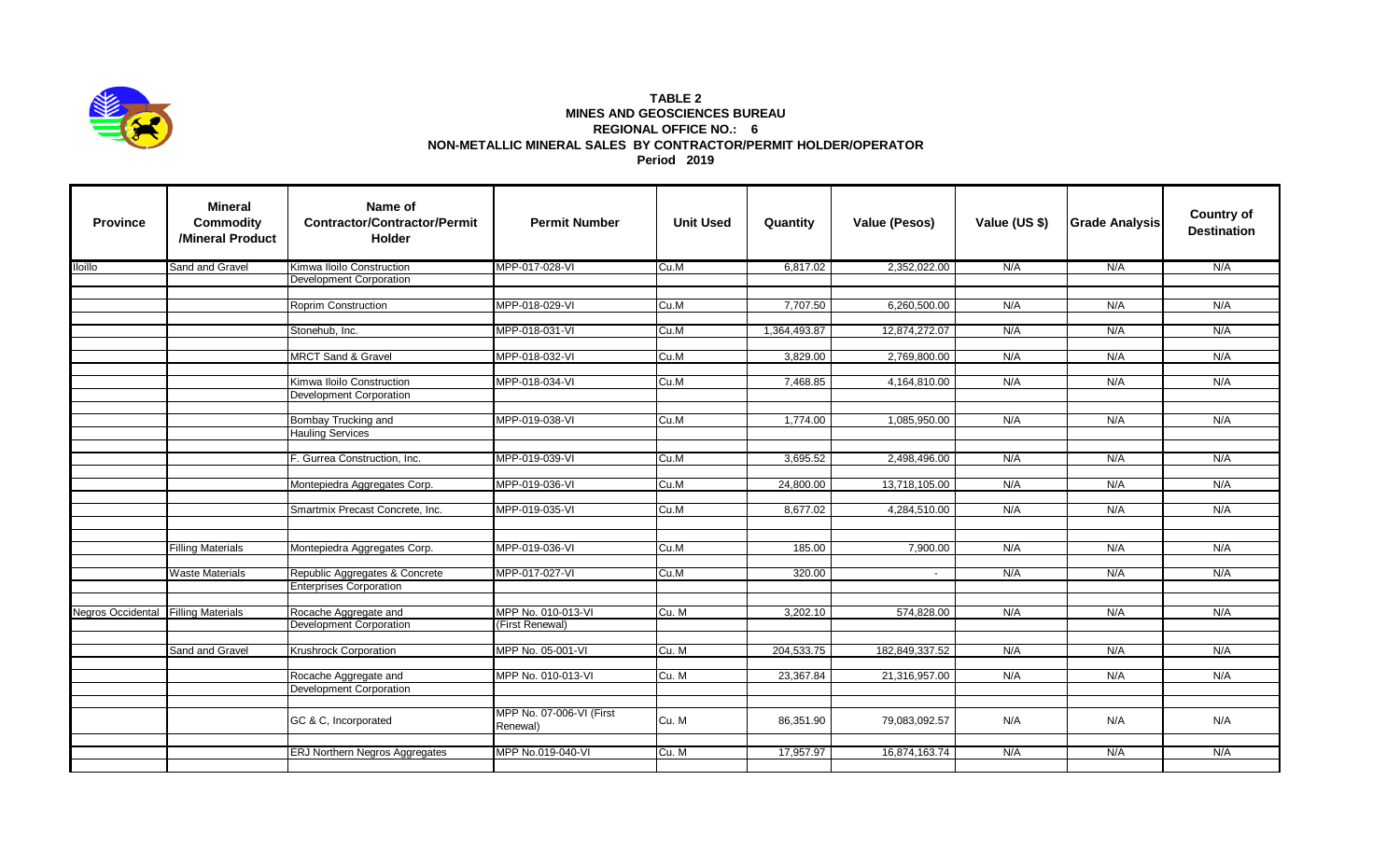|               |                           | Kimwa Iloilo Construction        | MPP No. 019-037-VI         | Cu. M    | 1,141.00   | 388,230.00    | N/A | N/A | N/A |
|---------------|---------------------------|----------------------------------|----------------------------|----------|------------|---------------|-----|-----|-----|
|               |                           | Development Corporation          |                            |          |            |               |     |     |     |
|               |                           |                                  |                            |          |            |               |     |     |     |
|               |                           | Anecito Mondia, Jr.              | IP-15-015-VI               | Cu. M    | 22,192.00  | 6,657,600.00  | N/A | N/A | N/A |
|               |                           | Leilan D. Chua                   | IP-017-001-NIR             | Cu.M     | 4,670.00   | 1,634,500.00  | N/A | N/A | N/A |
|               |                           |                                  |                            |          |            |               |     |     |     |
|               |                           | Samson Añalucas                  | IP-06-009-VI (1st Renewal) | Cu.M     | 34,148.00  | 30,733,200.00 | N/A | N/A | N/A |
|               |                           |                                  |                            |          |            |               |     |     |     |
|               | <b>Waste Materials</b>    | Kimwa Iloilo Construction        | MPP No. 019-037-VI         | Cu. M    | 380.00     | 19,000.00     | N/A | N/A | N/A |
|               |                           | Development Corporation          |                            |          |            |               |     |     |     |
|               |                           |                                  | MPP No. 07-006-VI (First   |          |            |               |     |     |     |
|               |                           | GC & C, Incorporated             | Renewal)                   | Cu. M    | 3,093.99   | 958,414.52    | N/A | N/A | N/A |
|               |                           |                                  |                            |          |            |               |     |     |     |
|               |                           | Samson Añalucas                  | IP-06-009-VI (1st Renewal) | Cu.M     | 764.00     | 456,500.00    | N/A | N/A | N/A |
|               |                           |                                  |                            |          |            |               |     |     |     |
| Capiz         | Sand and Gravel           | Blue Chip Builders, Inc.         | MPP No. 018-030-VI         | Cu.M     | 89,617.00  | 57,995,766.55 | N/A | N/A | N/A |
|               | <b>Ordinary Earth</b>     | Hannibal Zenon D. Ong            | 03(13) VI-13               | Cu.M     | 33,916.00  | 10,274,911.00 | N/A | N/A | N/A |
|               |                           |                                  |                            |          |            |               |     |     |     |
|               |                           | Acolentaba, Oscar Abella Vito    | QP 02(16) VI-16            | Cu.M     | 156.00     | 6,240.00      | N/A | N/A | N/A |
|               |                           |                                  |                            |          |            |               |     |     |     |
|               | Almalbis, Mark Anthony H. | $01(18)$ VI-18                   | Cu.M                       | 6,032.00 | 241,280.00 | N/A           | N/A | N/A |     |
|               |                           | Acolentaba, Oscar Abella Vito    |                            | Cu.M     | 532.00     | 21,280.00     | N/A | N/A | N/A |
| <b>Basalt</b> |                           |                                  | QP 02(16) VI-16            |          |            |               |     |     |     |
|               |                           | Linaga, Rona E.                  | 03(19) VI-19               | Cu.M     | 7,383.00   | 263,646.93    | N/A | N/A | N/A |
|               |                           |                                  |                            |          |            |               |     |     |     |
|               |                           | Hyacinth O. Viterbo              | $01(15)$ VI-15             | Cu.M     | 34,641.80  | 13,543,174.75 | N/A | N/A | N/A |
|               |                           |                                  | $10(15)$ VI-15             | Cu.M     | 4,530.00   |               | N/A | N/A | N/A |
|               |                           | Nery Joachim Ong                 |                            |          |            | $\sim$        |     |     |     |
| Capiz         | Sand and Gravel           | Abalecio, Jeremias H.            | 009(4)2018                 | Cu.M     | 696.00     | 204,600.00    | N/A | N/A | N/A |
|               |                           |                                  |                            |          |            |               |     |     |     |
|               |                           | Adricula, Lydia D.               | 027(30)2018                | Cu.M     | 341.00     | 51,150.00     |     |     |     |
|               |                           |                                  |                            |          |            |               |     |     |     |
|               |                           | Aringuin, Ma. Corazon Marcela F. | 039(43)2020                | Cu.M     | 1,031.00   | 200,270.00    | N/A | N/A | N/A |
|               |                           | Balgos, Gerard G.                | 007(8(2018)                | Cu.M     | 2,460.00   | 319,800.00    |     |     |     |
|               |                           |                                  |                            |          |            |               |     |     |     |
|               |                           | Baquilar, Nenita B.              | 016(16)2018                | Cu.M     | 217.00     | 49,250.00     | N/A | N/A | N/A |
|               |                           |                                  |                            |          |            |               |     |     |     |
|               |                           | Bayog, Estelita M.               | 041(44)2018                | Cu.M     | 1,124.00   | 224,800.00    |     |     |     |
|               |                           | Biaco, Richard F.                | 007(9)2018                 | Cu.M     | 1,922.00   | 249,860.00    | N/A | N/A | N/A |
|               |                           |                                  |                            |          |            |               |     |     |     |
|               |                           | Clerigo, Rosana T.               | 010(1)2018                 | Cu.M     | 212.00     | 31,800.00     |     |     |     |
|               |                           |                                  |                            |          |            |               |     |     |     |
|               |                           | Dadivas, Edgardo P., Jr.         | 017(17) 2018               | Cu.M     | 1,825.00   | 332,400.00    | N/A | N/A | N/A |
|               |                           | Dasilag, Marites L.              | 001(3)2018                 | Cu.M     | 747.00     | 112,050.00    |     |     |     |
|               |                           |                                  |                            |          |            |               |     |     |     |
|               |                           | Datar, Rodilyn D.                | 012(12)2018                | Cu.M     | 266.00     | 39,900.00     | N/A | N/A | N/A |
|               |                           |                                  |                            |          |            |               |     |     |     |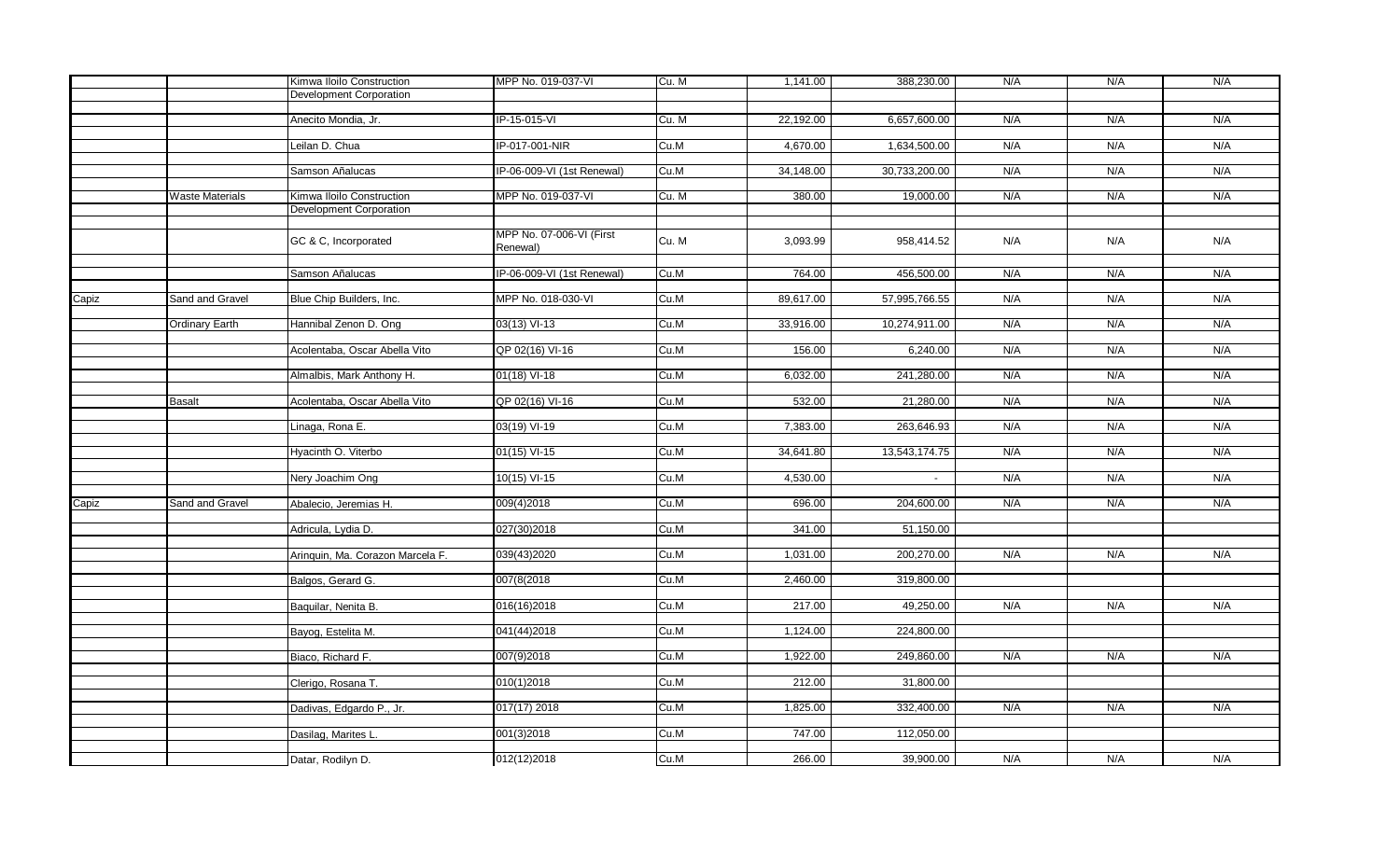|  | Dayalo, Salcedo A.         | 031(34)2018  | Cu.M | 542.00    | 81,300.00  |     |     |     |
|--|----------------------------|--------------|------|-----------|------------|-----|-----|-----|
|  |                            |              |      |           |            |     |     |     |
|  | Deloso, Florie Mae L       | 048(51)2019  | Cu.M | 586.00    | 87,900.00  | N/A | N/A | N/A |
|  |                            |              |      |           |            |     |     |     |
|  | Deloso, Marina L.          | 005(5)2018   | Cu.M | 413.00    | 61,920.00  |     |     |     |
|  |                            |              |      |           |            |     |     |     |
|  | Deocampo, Vanessa A.       | 006(10)2018  | Cu.M | 277.00    | 33,240.00  | N/A | N/A | N/A |
|  |                            |              |      |           |            |     |     |     |
|  | Dinero, Ma. Angelyn G.     | 032(35)2018  | Cu.M | 373.00    | 55,950.00  |     |     |     |
|  |                            |              |      |           |            |     |     |     |
|  | Durias, Edmundo P.         | 002(7)2018   | Cu.M | 360.00    | 50,400.00  | N/A | N/A | N/A |
|  |                            |              |      |           |            |     |     |     |
|  | Edrosolano, Teodoro D. Sr. | 034(37)2018  | Cu.M | 497.00    | 54,540.00  |     |     |     |
|  |                            |              |      |           |            |     |     |     |
|  | Faco, Pablito F.           | 015(15)2018  | Cu.M | 450.00    | 88,800.00  | N/A | N/A | N/A |
|  |                            |              |      |           |            |     |     |     |
|  | Fajardo, Albert F.         | 030(34)2019  | Cu.M | 929.00    | 175,700.00 |     |     |     |
|  |                            |              |      |           |            |     |     |     |
|  | Fajardo, Meneleo V.        | 59-2019-CSAG | Cu.M | 3,598.00  | 500,370.00 | N/A | N/A | N/A |
|  |                            |              |      |           |            |     |     |     |
|  | Faunillo, Allan G.         | 043(46)2018  | Cu.M | 1,455.00  | 176,975.00 |     |     |     |
|  |                            |              |      |           |            |     |     |     |
|  | Fellores, Eva F.           | 037(40)2018  | Cu.M | 1,748.00  | 153,780.00 | N/A | N/A | N/A |
|  |                            |              |      |           |            |     |     |     |
|  | Floro, Rodelo F.           | 013(13)19    | Cu.M | 1,286.00  | 195,600.00 |     |     |     |
|  |                            |              |      |           |            |     |     |     |
|  | Fuliga, Lilia F.           | 003(06)2019  | Cu.M | 200.00    | 30,000.00  | N/A | N/A | N/A |
|  |                            |              |      |           |            |     |     |     |
|  | Funcion, Claire H.         | 026(29)2019  | Cu.M | 879.50    | 125,470.00 |     |     |     |
|  |                            |              |      |           |            |     |     |     |
|  | Gallenero, Celo G.         | 11-2018-CSAG | Cu.M | 317.00    | 72,600.00  |     |     |     |
|  |                            |              |      |           |            |     |     |     |
|  | Garbo, Leo L.              | 044(47)2019  | Cu.M | 2,300.00  | 525,000.00 | N/A | N/A | N/A |
|  |                            |              |      |           |            |     |     |     |
|  | Gequillo, Lucio F.         | 025(28)2018  | Cu.M | 61,833.00 | 409,140.00 |     |     |     |
|  |                            |              |      |           |            |     |     |     |
|  | Gicole, Benjie G.          | 042(45)2018  | Cu.M | 1,148.70  | 246,765.10 | N/A | N/A | N/A |
|  |                            |              |      |           |            |     |     |     |
|  | Gloria, Nestor G. Jr.      | 023(24)2018  | Cu.M | 2,511.00  | 377,350.00 |     |     |     |
|  |                            |              |      |           |            |     |     |     |
|  | Glumalid, Jamesn G. Jr.    | 052(55)2019  | Cu.M | 110.00    | 25,300.00  | N/A | N/A | N/A |
|  |                            |              |      |           |            |     |     |     |
|  | Gomez, Mario C.            | 055(58)32019 | Cu.M | 264.00    | 37,800.00  |     |     |     |
|  |                            |              |      |           |            |     |     |     |
|  | Guillermo, Jonathan R.     | 05(54) 2019  | Cu.M | 246.00    | 91,306.38  | N/A | N/A | N/A |
|  |                            |              |      |           |            |     |     |     |
|  | Hurtada, Rojo Guerrero R.  | 054(57)2023  | Cu.M | 817.00    | 267,513.00 |     |     |     |
|  |                            |              |      |           |            |     |     |     |
|  | nocencio, Narciso R.       | 046(49)2019  | Cu.M | 622.00    | 259,950.00 | N/A | N/A | N/A |
|  |                            |              |      |           |            |     |     |     |
|  | Ladores, Jose A. Jr.       | 049(52)2019  | Cu.M | 2,293.50  | 321,090.00 |     |     |     |
|  |                            |              |      |           |            |     |     |     |
|  | Librason, Arnel B.         | 034(37)2018  | Cu.M | 496.00    | 124,000.00 | N/A | N/A | N/A |
|  |                            |              |      |           |            |     |     |     |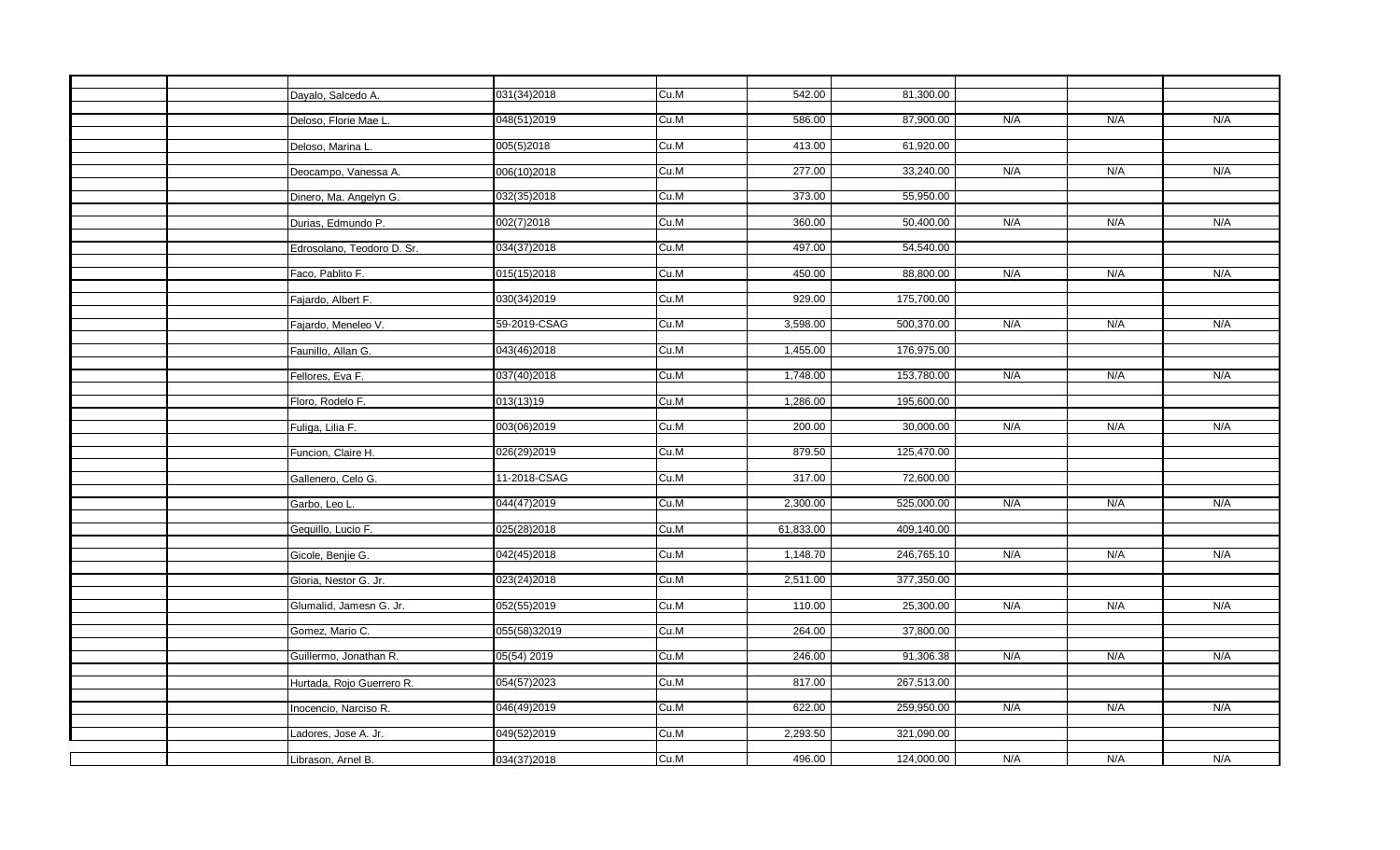|          |                       | Llamas, Danilo S.                    | 040(42)2018            | Cu.M     | 809.00     | 161,800.00    |     |     |     |
|----------|-----------------------|--------------------------------------|------------------------|----------|------------|---------------|-----|-----|-----|
|          |                       | Luces, Richard G.                    | 056(59)2019            | Cu.M     | 155.00     | 51,150.00     | N/A | N/A | N/A |
|          |                       |                                      |                        |          |            |               |     |     |     |
|          |                       | Olmedo, Victoria P.                  | 028(31)2018            | Cu.M     | 1,135.00   | 174,120.00    |     |     |     |
|          |                       |                                      |                        |          |            |               |     |     |     |
|          |                       | Ortiz, Stephen V.                    | 50(53)2019             | Cu.M     | 386.00     | 115,800.00    | N/A | N/A | N/A |
|          |                       |                                      |                        |          |            |               |     |     |     |
|          |                       | Perez, Marlon C.                     | 053(56) 2019           | Cu.M     | 1,568.00   | 156,800.00    |     |     |     |
|          |                       |                                      |                        |          |            |               |     |     |     |
|          |                       | Pionelo, Paula D.                    | 004(02)2019            | Cu.M     | 929.50     | 130,130.00    | N/A | N/A | N/A |
|          |                       | Salcedo, Fernando Ramon D.           | 033(36)2018            | Cu.M     | 1,991.00   | 298,650.00    |     |     |     |
|          |                       |                                      |                        |          |            |               |     |     |     |
|          |                       | Salazar, Sebastian Philip Michael F. | 018(18)2019            | Cu.M     | 764.50     | 191,125.00    | N/A | N/A | N/A |
|          |                       |                                      |                        |          |            |               |     |     |     |
|          | Sanchez, Cornelio Jr. | 014(14)2018                          | Cu.M                   | 1,676.00 | 251,400.00 |               |     |     |     |
|          |                       |                                      |                        |          |            |               | N/A | N/A | N/A |
|          |                       |                                      | MPP-010-012-VI         | M.T      | 3,491.97   |               |     |     | N/A |
| Guimaras | Limestone             | Mabini Limers                        | (1st Renewal)          |          |            | 24,545,600.00 | N/A | N/A |     |
|          |                       |                                      | MPP-010-012-VI         |          |            |               |     |     |     |
|          | <b>Hydrated Lime</b>  | Mabini Limers                        | (1st Renewal)          | M.T      | 872.00     | 6,540,100.00  | N/A | N/A | N/A |
|          |                       |                                      |                        |          |            |               |     |     |     |
|          |                       |                                      | MPP-010-012-VI         |          |            |               |     |     |     |
|          | Agricultural Lime     | Mabini Limers                        | (1st Renewal)          | M.T      | 25.00      | 25,000.00     | N/A | N/A | N/A |
|          |                       |                                      |                        |          |            |               |     |     |     |
| Aklan    | Sand and Gravel       | International Builders Corporation   | MPP-018-033-VI         | Cu.M     | $\sim$     | $\sim$        | N/A | N/A | N/A |
|          |                       | Alag, Florencio M.                   | CP NO. 06(2019) VI-3N  | Cu.M     | 5,558.00   | 1,206,665.00  | N/A | N/A | N/A |
|          |                       |                                      |                        |          |            |               |     |     |     |
|          |                       | Alonzo, Antoinette M.                |                        | Cu.M     | 9,530.00   | 294,200.00    | N/A | N/A | N/A |
|          |                       |                                      |                        |          |            |               |     |     |     |
|          |                       | Andrada, Allyn A.                    | CP NO. 01(2019) VI-3N  | Cu.M     | 7,753.00   | 1,162,950.00  | N/A | N/A | N/A |
|          |                       |                                      |                        |          |            |               |     |     | N/A |
|          |                       | Aniciete, Romero R.                  | CP NO. 07(2019) VI-3N  | Cu.M     | 3,286.00   | 1,150,100.00  | N/A | N/A |     |
|          |                       | Ascaño, Mabini D. III                |                        | Cu.M     | 833.00     | 233,240.00    | N/A | N/A | N/A |
|          |                       |                                      |                        |          |            |               |     |     |     |
|          |                       | Candari, Elenita T.                  | CP NO. 16 (2019) VI-3N | Cu.M     | 10,000.00  | 2,800,000.00  | N/A | N/A | N/A |
|          |                       |                                      |                        |          |            |               |     |     |     |
|          |                       | Candari, Oscar G.                    |                        | Cu.M     | 4,396.00   | 841,500.00    | N/A | N/A | N/A |
|          |                       |                                      |                        |          |            |               |     |     |     |
|          |                       | Del Rosario, Teresita S.             | CP NO. 14(2019) VI-3N  | Cu.M     | 590,286.00 | 2,919,100.00  | N/A | N/A | N/A |
|          |                       | Dulpa, Janeth G.                     | CP NO. 11(2019) VI-3N  | Cu.M     | 7,396.00   | 1,766,500.00  | N/A | N/A | N/A |
|          |                       |                                      |                        |          |            |               |     |     |     |
|          |                       | Fernandez, Victor L.                 | CP NO.12(2019)VI-3N    | Cu.M     | 3,642.00   | 1,007,460.00  | N/A | N/A | N/A |
|          |                       |                                      |                        |          |            |               |     |     |     |
|          |                       | Ibit, Catherine R.                   | CP No. 21(2018) VI-3N  | Cu.M     | 2,034.00   | 1,800,000.00  | N/A | N/A | N/A |
|          |                       |                                      |                        |          |            |               |     |     |     |
|          |                       | Ibit, Evelyn B.                      | CP NO. 19 (2019) VI-3R | Cu.M     | 5,516.00   | 1,544,480.00  | N/A | N/A | N/A |
|          |                       |                                      |                        |          |            |               |     |     |     |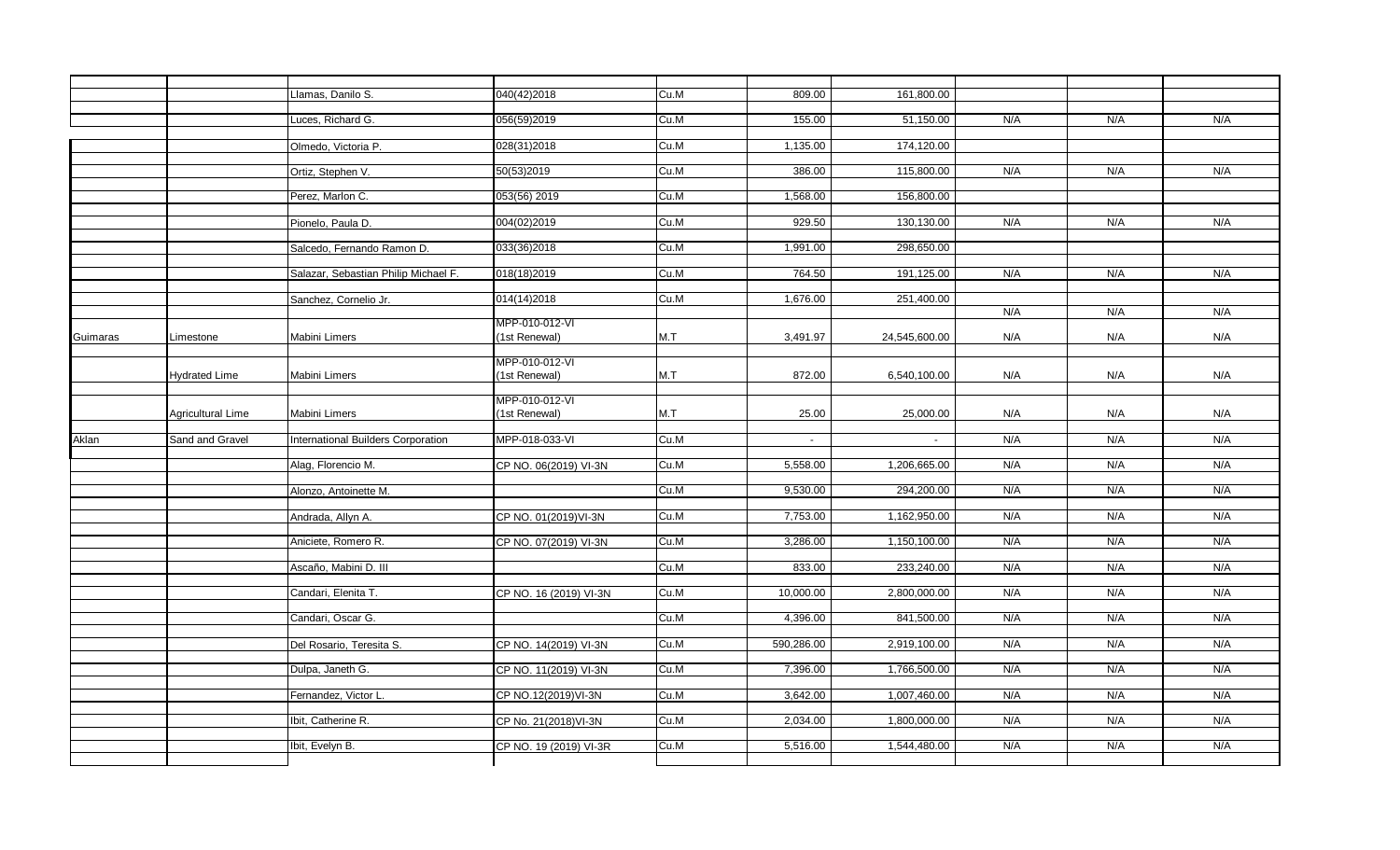|  | Ibit, Jhon Michael B.                          |                              | Cu.M | 2,250.00 | 456,400.00   | N/A | N/A | N/A |
|--|------------------------------------------------|------------------------------|------|----------|--------------|-----|-----|-----|
|  |                                                |                              |      |          |              |     |     |     |
|  | Inolino, John Patrick C.                       | CP NO. 03(2019) VI-3N        | Cu.M | 4,491.00 | 1,181,600.00 | N/A | N/A | N/A |
|  |                                                |                              |      |          |              |     |     |     |
|  | <b>JSCI Reality Properties Inc. New Permit</b> | CP NO. 07(2018) VI-3R        | Cu.M | 1,342.00 |              | N/A | N/A | N/A |
|  |                                                |                              |      |          |              |     |     |     |
|  | Manikan, Doralyn                               | CP No. 26(2019) VI-3R        | Cu.M | 6,406.00 | 1,793,680.00 | N/A | N/A | N/A |
|  |                                                |                              |      |          |              |     |     |     |
|  | Mationg, Ronnie R.                             | CP NO. 10(2019) VI-3R        | Cu.M | 6,967.00 | 1,390,045.00 | N/A | N/A | N/A |
|  |                                                |                              |      |          |              |     |     |     |
|  | Maquirang, Victor Steve M.                     | CP NO. 08(2019) VI-3R        | Cu.M | 2,271.00 | 542,360.00   | N/A | N/A | N/A |
|  |                                                |                              |      |          |              |     |     |     |
|  | Montero, Lito John J.                          | CP NO. 24 (2019) VI-3N       | Cu.M | 9,115.00 | 1,307,950.00 | N/A | N/A | N/A |
|  |                                                |                              |      |          |              |     |     |     |
|  | Nalangan, Mary Paz A.                          | CP NO.09(2019) VI-3N         | Cu.M | 5,733.00 | 1,518,420.00 | N/A | N/A | N/A |
|  |                                                |                              |      |          |              |     |     |     |
|  | Nalangan, Miguel V.                            | CP NO. 04(2018) VI-3N        | Cu.M | 1,739.00 | 434,750.00   | N/A | N/A | N/A |
|  |                                                |                              |      |          |              |     |     |     |
|  | Nemar / Stone Builders Corp. formerly          |                              |      |          |              |     |     |     |
|  | Duron & Partners Multi Ventures Co.            |                              | Cu.M | 4.667.00 | 1,306,760.00 | N/A | N/A | N/A |
|  |                                                |                              |      |          |              |     |     |     |
|  | Neron, Teodoro Jr.                             |                              | Cu.M | 2,090.00 | 585,200.00   | N/A | N/A | N/A |
|  |                                                |                              |      |          |              |     |     |     |
|  | Oducado, Rowena P.                             | CP NO.21(2019)VI-3R(Renewal) | Cu.M | 4,132.00 | 1,156,960.00 | N/A | N/A | N/A |
|  |                                                |                              |      |          |              |     |     |     |
|  | Ramirez, Leah Q.                               | CP No. 25(2019) VI-3N        | Cu.M | 5,302.00 | 1,855,700.00 | N/A | N/A | N/A |
|  |                                                |                              |      |          |              |     |     | N/A |
|  | Randoy, Marlon R.                              | CP NO. 17 (2019) VI-3N       | Cu.M | 3,043.00 | 649,600.00   | N/A | N/A |     |
|  | Reloj, Ronald P.                               |                              | Cu.M | 1,546.00 | 50,400.00    | N/A | N/A | N/A |
|  |                                                |                              |      |          |              |     |     |     |
|  | Reunir, Eugene C.                              | CP NO. 18 (2019) VI - 3N     | Cu.M | 2,879.00 | 806,120.00   | N/A | N/A | N/A |
|  |                                                |                              |      |          |              |     |     |     |
|  | Reyes, Lourdes P.                              | CP NO. 06(2018) VI-3N        | Cu.M | 2,219.00 | 554,750.00   | N/A | N/A | N/A |
|  |                                                |                              |      |          |              |     |     |     |
|  | Rovero, George F.                              |                              | Cu.M |          |              | N/A | N/A | N/A |
|  |                                                |                              |      |          |              |     |     |     |
|  | Sazon, Reva Grace F.                           | CP NO. 02(2019) VI-3R        | Cu.M | 7.287.00 | 872,500.00   | N/A | N/A | N/A |
|  |                                                |                              |      |          |              |     |     |     |
|  | Sevilla, Percival J.                           | CP NO.05(2019) VI-3N         | Cu.M | 9,827.00 | 2,554,880.00 | N/A | N/A | N/A |
|  |                                                |                              |      |          |              |     |     |     |
|  | Teodosio, Joseph Pierre R.                     | CP NO. 23 (2018) VI-3N       | Cu.M | 6,050.00 | 28,020.00    | N/A | N/A | N/A |
|  |                                                |                              |      |          |              |     |     |     |
|  | Toriaga, Sandy I.                              | CP NO. 09(2018) VI-3R        | Cu.M | 3.897.00 | 1,091,160.00 | N/A | N/A | N/A |
|  |                                                | CP NO. 23(2019) VI-3R (      |      |          |              |     |     |     |
|  | Valenzuela, Ralph T.                           | Renewal)                     | Cu.M | 7,252.00 | 2,178,200.00 | N/A | N/A | N/A |
|  | Villanueva, Alma B.                            | CP NO. 20(2018) VI-3N        | Cu.M | 2,801.00 | 718,610.00   | N/A | N/A | N/A |
|  |                                                |                              |      |          |              |     |     |     |
|  | Zapata, John Randy P.                          | CP NO. 22(2018) VI-3N        | Cu.M | 5,300.00 | 375,000.00   | N/A | N/A | N/A |
|  |                                                |                              |      |          |              |     |     |     |
|  | Zeque, Mary Rose Z.                            | CP No.13(2019) VI-3N         | Cu.M | 9,294.50 | 2,876,685.00 | N/A | N/A | N/A |
|  |                                                | CP NO. 20 (2019) VI - 3R     |      |          |              |     |     |     |
|  | Zeque, Romualdo S.                             | (Renewal)                    | Cu.M | 800.00   | 200,000.00   | N/A | N/A | N/A |
|  | Zeque, Rosemarie Z.                            | CP NO. 22(2019) VI-3R        | Cu.M | 9,271.00 | 2,708,425.00 | N/A | N/A | N/A |
|  |                                                |                              |      |          |              |     |     |     |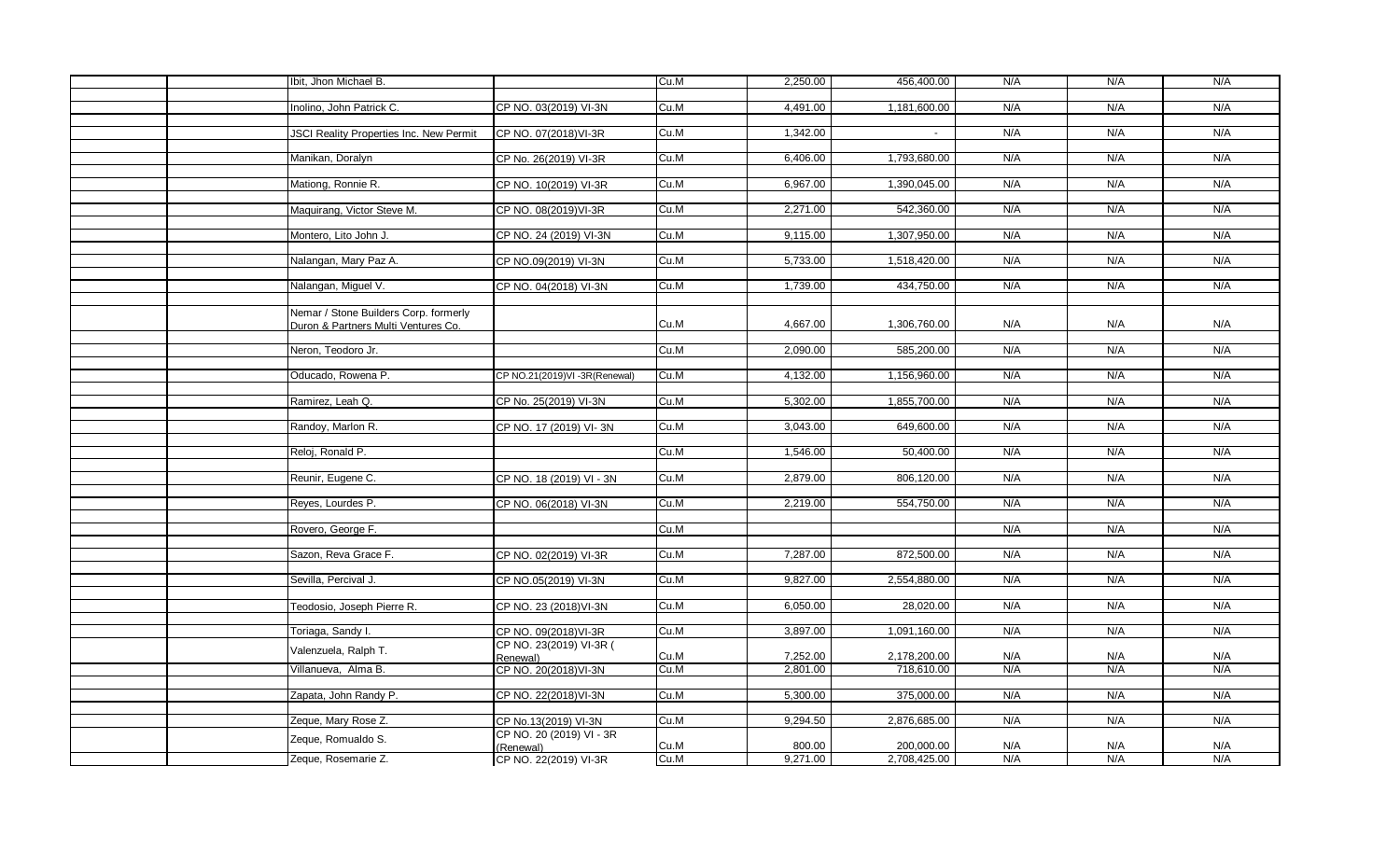|         |                 | 79 Cornerstone Const. Dev't Corp. /  | CP NO. 04(2019) VI-3N |      |          |              |     |     |     |
|---------|-----------------|--------------------------------------|-----------------------|------|----------|--------------|-----|-----|-----|
|         |                 | Represented by: Mr. Alan M. Tumbokon |                       | Cu.M | 2,004.00 | 121,020.00   | N/A | N/A | N/A |
| Antique | Sand and Gravel | Ambrosio, Ramon Vego                 | MGS2019-011           | Cu.M | 9,564.00 | 2,869,200.00 | N/A | N/A | N/A |
|         |                 |                                      |                       |      |          |              |     |     |     |
|         |                 | Barcelo, Jhun Leo C.                 | MGS 2018-080          | Cu.M | 4,600.00 | 1,290,000.00 | N/A | N/A | N/A |
|         |                 | Beroin. Glenn Anne Marie G.          | MGS 2019-013          | Cu.M | 3,450.00 | 862,500.00   | N/A | N/A | N/A |
|         |                 |                                      |                       |      |          |              |     |     |     |
|         |                 | Bingco, Mae Christine                | MGS 2018-065          | Cu.M | 5,675.00 | 1,643,750.00 | N/A | N/A | N/A |
|         |                 | Cadigal, Edwin P.                    | MGS 2019-001          | Cu.M | 3,508.00 | 847,300.00   | N/A | N/A | N/A |
|         |                 | Cagalawan, John Glady                | MGS 2019-023          | Cu.M | 500.00   | 150,000.00   | N/A | N/A | N/A |
|         |                 | Catague, Arlene                      | MGS 2019-019          | Cu.M | 2,704.00 | 811,200.00   | N/A | N/A | N/A |
|         |                 |                                      |                       |      |          |              |     |     |     |
|         |                 | Dayrit, Hermie Ervin                 | MGS 2019-003          | Cu.M | 6,700.00 | 1,675,000.00 | N/A | N/A | N/A |
|         |                 | Dioso, John Patrick                  | MGS2018-040           | Cu.M | 2,053.00 | 513,250.00   | N/A | N/A | N/A |
|         |                 |                                      |                       |      |          |              |     |     |     |
|         |                 | Duazo, Danilo                        | MGS 2018-075          | Cu.M | 5,320.00 | 1,321,000.00 | N/A | N/A | N/A |
|         |                 | Edroso, Ronald                       | MGS2018-081           | Cu.M | 3,720.00 | 1,071,000.00 | N/A | N/A | N/A |
|         |                 | Eraga, Edwin                         | MGS2018-060           | Cu.M | 2,804.00 | 841,200.00   | N/A | N/A | N/A |
|         |                 |                                      |                       |      |          |              |     |     |     |
|         |                 | Escaner, Christopher                 | MGS2019-019           | Cu.M | 1,000.00 | 30,000.00    | N/A | N/A | N/A |
|         |                 | Estoesta, Joyce                      | MGS2018-049           | Cu.M | 300.00   | 15.000.00    | N/A | N/A | N/A |
|         |                 | Estoya, Debbie Jane                  | MGS2019-010           | Cu.M | 4.000.00 | 1,200,000.00 | N/A | N/A | N/A |
|         |                 | Fadrillan, Antero O. Jr.             | MGS 2018-076          | Cu.M | 1,083.00 | 270,750.00   | N/A | N/A | N/A |
|         |                 |                                      |                       |      |          |              |     |     |     |
|         |                 | Fabila, Felvicent Macario            | MGS2018-052           | Cu.M | 1,840.00 | 366,750.00   | N/A | N/A | N/A |
|         |                 | Fernando, Joanne                     | MGS2018-046           | Cu.M | 5,300.00 | 902,000.00   | N/A | N/A | N/A |
|         |                 |                                      |                       |      |          |              |     |     |     |
|         |                 | Francisco, Marichu                   | MGS2019-005           | Cu.M | 1,500.00 | 450,000.00   | N/A | N/A | N/A |
|         |                 | Galela, Mario                        | MGS2018-005           | Cu.M | 300.00   | 75,000.00    | N/A | N/A | N/A |
|         |                 | Gentica, Cruzaldo                    | MGS2018-053           | Cu.M | 1,305.00 | 356,250.00   | N/A | N/A | N/A |
|         |                 |                                      |                       |      |          |              |     |     |     |
|         |                 | Jauod, Cyril Jed                     | MGS2018-030           | Cu.M | 4,269.00 | 977,250.00   | N/A | N/A | N/A |
|         |                 | Jungco, Romel                        | MGS2018-058           | Cu.M | 3,106.00 | 849,300.00   | N/A | N/A | N/A |
|         |                 | Jungco, Myra                         | MGS2018-017           | Cu.M | 600.00   | 150,000.00   | N/A | N/A | N/A |
|         |                 |                                      |                       |      |          |              |     |     |     |
|         |                 | Lavega, Pio John                     | MGS2018-055           | Cu.M | 4,200.00 | 1,050,000.00 | N/A | N/A | N/A |
|         |                 |                                      |                       |      |          |              |     |     |     |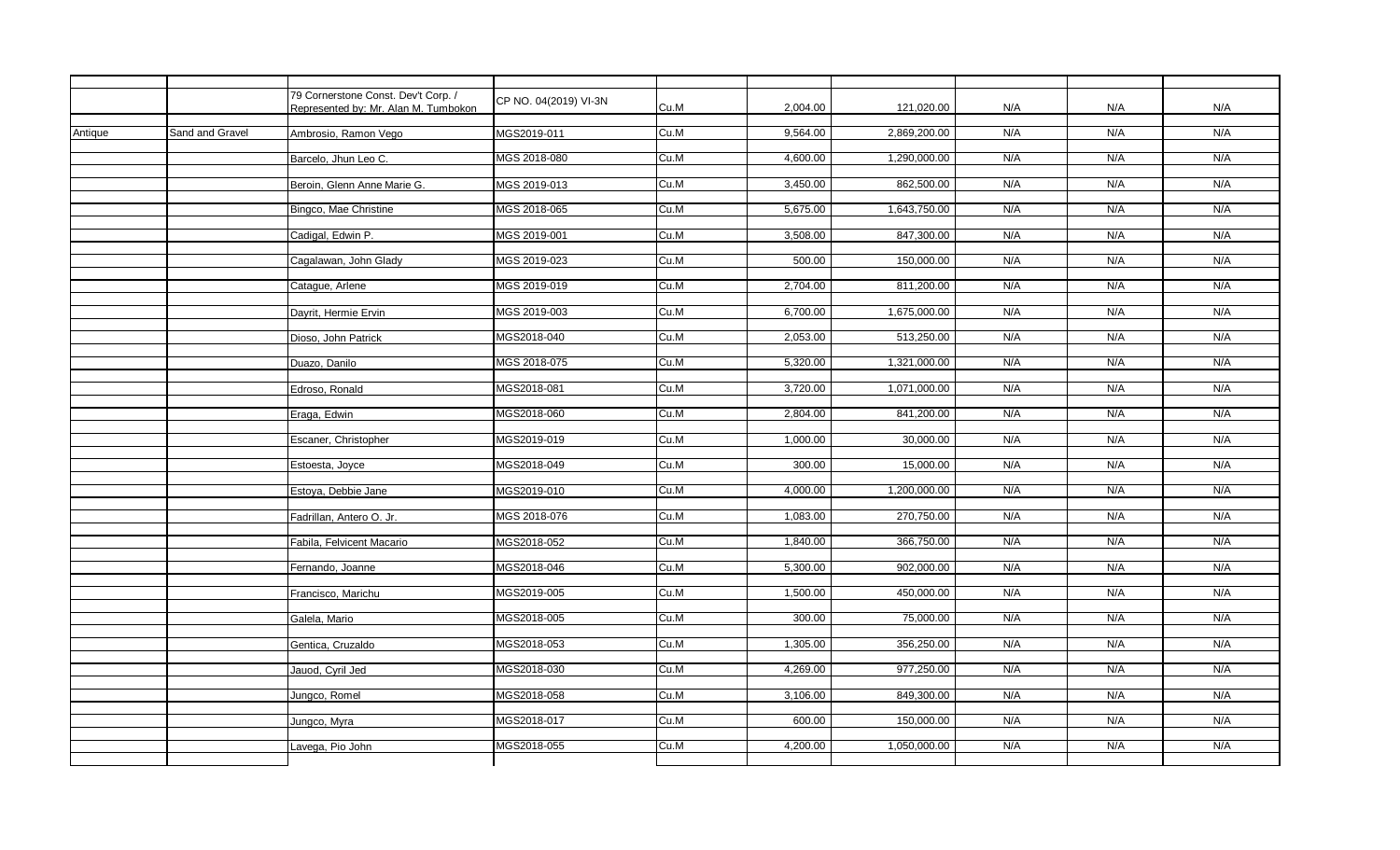|  | Lestino, Anabel                              | MGS 2018-062 | Cu.M | 4,820.00  | 1,335,000.00 | N/A | N/A | N/A |
|--|----------------------------------------------|--------------|------|-----------|--------------|-----|-----|-----|
|  |                                              |              |      |           |              |     |     |     |
|  | Lilang, Ronielyn                             | MGS 2018-071 | Cu.M | 6,000.00  | 1,800,000.00 | N/A | N/A | N/A |
|  |                                              |              |      |           |              |     |     |     |
|  | Lim, Sunshine Mae                            | MGS 2018-061 | Cu.M | 3,320.00  | 996,000.00   | N/A | N/A | N/A |
|  | Lorenzo, Jessie M.                           | MGS 2019-009 | Cu.M | 45.00     | 10,000.00    | N/A | N/A | N/A |
|  |                                              |              |      |           |              |     |     |     |
|  | Marfil, Jessy                                | MGS2018-072  | Cu.M | 1,655.00  | 496,500.00   | N/A | N/A | N/A |
|  |                                              |              |      |           |              |     |     |     |
|  | Martinez, Rogero                             | MGS2019-006  | Cu.M | 1,400.00  | 395,000.00   | N/A | N/A | N/A |
|  |                                              |              |      |           |              |     |     |     |
|  | Modesto, Analyn                              | MGS2019-004  | Cu.M | 500.00    | 150,000.00   | N/A | N/A | N/A |
|  |                                              |              |      |           |              |     |     |     |
|  | Nabalan, Kimberly Dawn                       | MGS 2019-015 | Cu.M | 3,091.00  | 927,300.00   | N/A | N/A | N/A |
|  |                                              | MGS 2019-007 | Cu.M | 3,959.00  | 1,104,200.00 | N/A | N/A | N/A |
|  | Nodque, Steve                                |              |      |           |              |     |     |     |
|  | Nuñeza, Bobet B.                             | MGS 2018-069 | Cu.M | 4,000.00  | 1,000,000.00 | N/A | N/A | N/A |
|  |                                              |              |      |           |              |     |     |     |
|  | Obsina, Calixto                              | MGS2018-007  | Cu.M | 500.00    | 125,000.00   | N/A | N/A | N/A |
|  |                                              |              |      |           |              |     |     |     |
|  | Obsina, Nema                                 | MGS2019-017  | Cu.M | 1,000.00  | 300,000.00   | N/A | N/A | N/A |
|  |                                              |              |      |           |              |     |     |     |
|  | Olimar, Rafols                               | MGS 2019-020 | Cu.M | 1,050.00  | 315,000.00   | N/A | N/A | N/A |
|  |                                              | MGS2018-059  | Cu.M | 175.00    | 52,500.00    | N/A | N/A | N/A |
|  | Orcasitas, Fe                                |              |      |           |              |     |     |     |
|  | Pesayco, Joemarie N.                         | MGS 2018-077 | Cu.M | 9,960.00  | 2,490,000.00 | N/A | N/A | N/A |
|  |                                              |              |      |           |              |     |     |     |
|  | Pesayco, Isaac P.                            | MGS 2018-074 | Cu.M | 6,600.00  | 1,650,000.00 | N/A | N/A | N/A |
|  |                                              |              |      |           |              |     |     |     |
|  | Pingoy, Alexander                            | MGS 2018-073 | Cu.M | 3,580.00  | 1,024,000.00 | N/A | N/A | N/A |
|  |                                              |              |      |           |              |     |     |     |
|  | Semine, Pauline T.                           | MGS 2018-078 | Cu.M | 6,920.00  | 1,848,500.00 | N/A | N/A | N/A |
|  |                                              | MGS2018-023  | Cu.M | 270.00    | 6,750.00     | N/A | N/A | N/A |
|  | Talidong, Luther                             |              |      |           |              |     |     |     |
|  | Tamba, Susan                                 | MGS2018-082  | Cu.M | 730.00    | 219,000.00   | N/A | N/A | N/A |
|  |                                              |              |      |           |              |     |     |     |
|  | Tan, Alvin Patrick                           | MGS2019-008  | Cu.M | 1,000.00  | 250,000.00   | N/A | N/A | N/A |
|  |                                              |              |      |           |              |     |     |     |
|  | Tolentino, Ian V.                            | MGS 2018-079 | Cu.M | 5,880.00  | 822,000.00   | N/A | N/A | N/A |
|  |                                              |              |      |           |              |     |     |     |
|  | Capadocia, Angel                             | MGS2015-023  | Cu.M | 1,665.00  | 491,250.00   | N/A | N/A | N/A |
|  | Chua, Francis Lloyd                          | MGS2018-034  | Cu.M | 9,000.00  | 2,700,000.00 | N/A | N/A | N/A |
|  |                                              |              |      |           |              |     |     |     |
|  | Chua, Manuel                                 | MGS2018-031  | Cu.M | 10,000.00 | 3,000,000.00 | N/A | N/A | N/A |
|  |                                              |              |      |           |              |     |     |     |
|  |                                              | MGS2018-035  |      |           |              |     |     |     |
|  | Chua, Cherry Ann / Premium Lands Corporation |              | Cu.M | 9,700.00  | 2,910,000.00 | N/A | N/A | N/A |
|  |                                              |              |      |           |              |     |     |     |